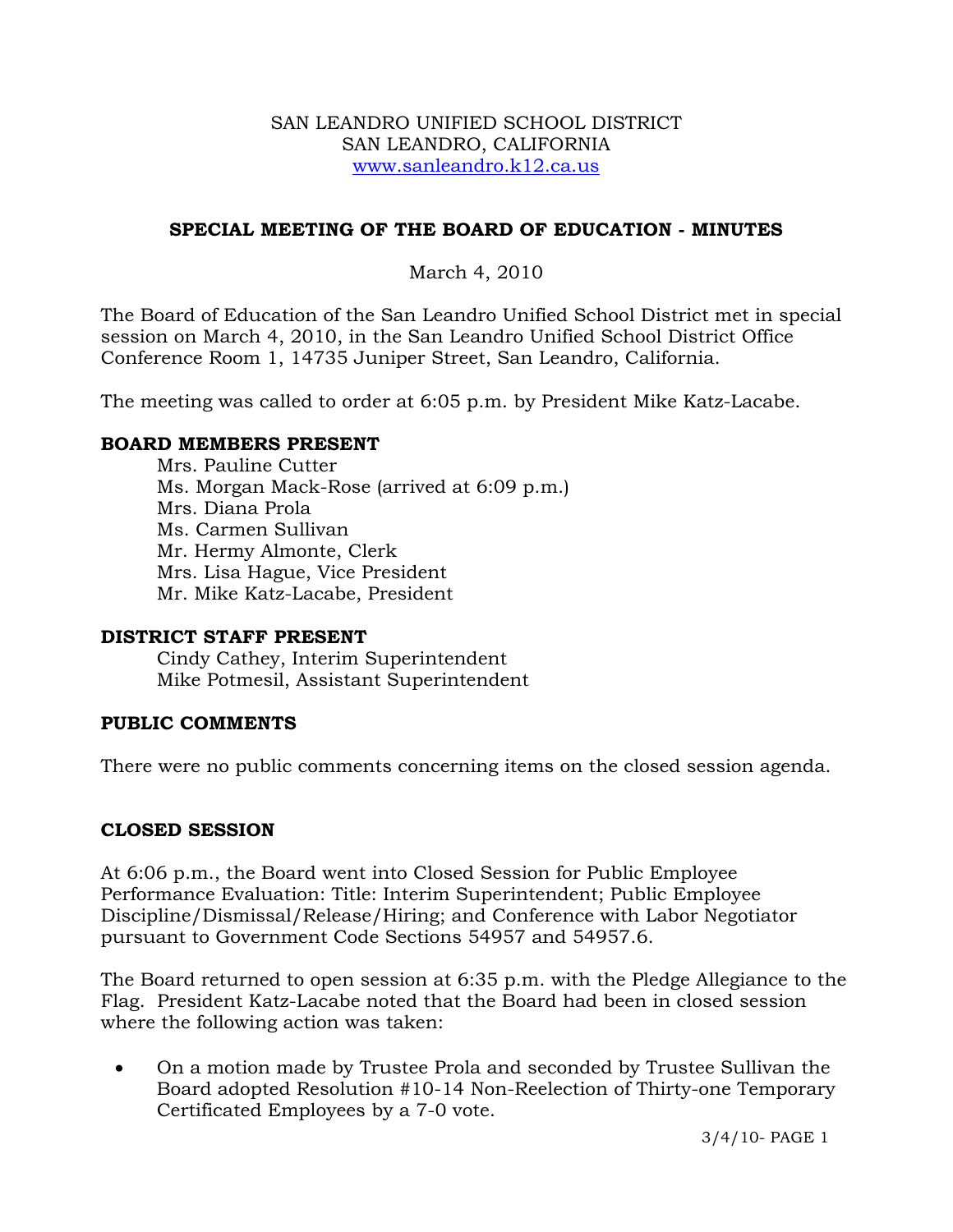President Katz-Lacabe noted that this Resolution was previously presented and tabled in open session to the next Board meeting on March 2, 2010. The Resolution was approved in closed session tonight, as allowed and as it has been done in previous years.

- On a motion made by Trustee Cutter and seconded by Trustee Prola, the Board adopted Resolution #10-16 Release of Certificated Administrative Employees #4220 by a 6-1 vote. Trustees Almonte, Cutter, Hague, Katz-Lacabe, Mack-Rose, Prola voting yes. Trustee Sullivan voting no.
- On a motion made by Trustee Cutter and seconded by Trustee Hague, the Board adopted Resolution #10-17 Release and Reassignment – Certificated Administrative Employees #3610, #4213, and #1045 by a 7-0 vote.
- On a motion made by Trustee Mack-Rose and seconded by Trustee Hague the Board adopted Resolution #10-18 Release and Non-Reelect Probationary Employees #4484 and #4695 from Certificated Administrative Positions by a 7-0 vote.

# **PUBLIC HEARING**

A public hearing was conducted regarding the mutual San Leandro Teachers' Association (SLTA) and San Leandro Unified School District initial proposal.

The Board of Education acknowledges receipt of the mutual San Leandro Teachers' Association and San Leandro Unified School District initial proposal. The Board is required to conduct a "sunshine" process and hold a public hearing in an open session of the Board of Education. This allows the public to view and respond to the initial proposal. The Board conducted the first public hearing on March 2, 2010. This was the second and final public hearing.

By conducting a public hearing at a specially scheduled Board meeting, the District would have met the requirement under Government Code 3547.

On a motion made by Trustee Hague and seconded by Trustee Prola, the Board opened the public hearing regarding the mutual San Leandro Teachers' Association (SLTA) and San Leandro Unified School District initial proposal by a 7-0 vote.

No comments were received from the audience.

On a motion made by Trustee Hague and seconded by Trustee Cutter the Board closed the public hearing regarding the mutual San Leandro Teachers' Association (SLTA) and San Leandro Unified School District initial proposal by a 7-0 vote.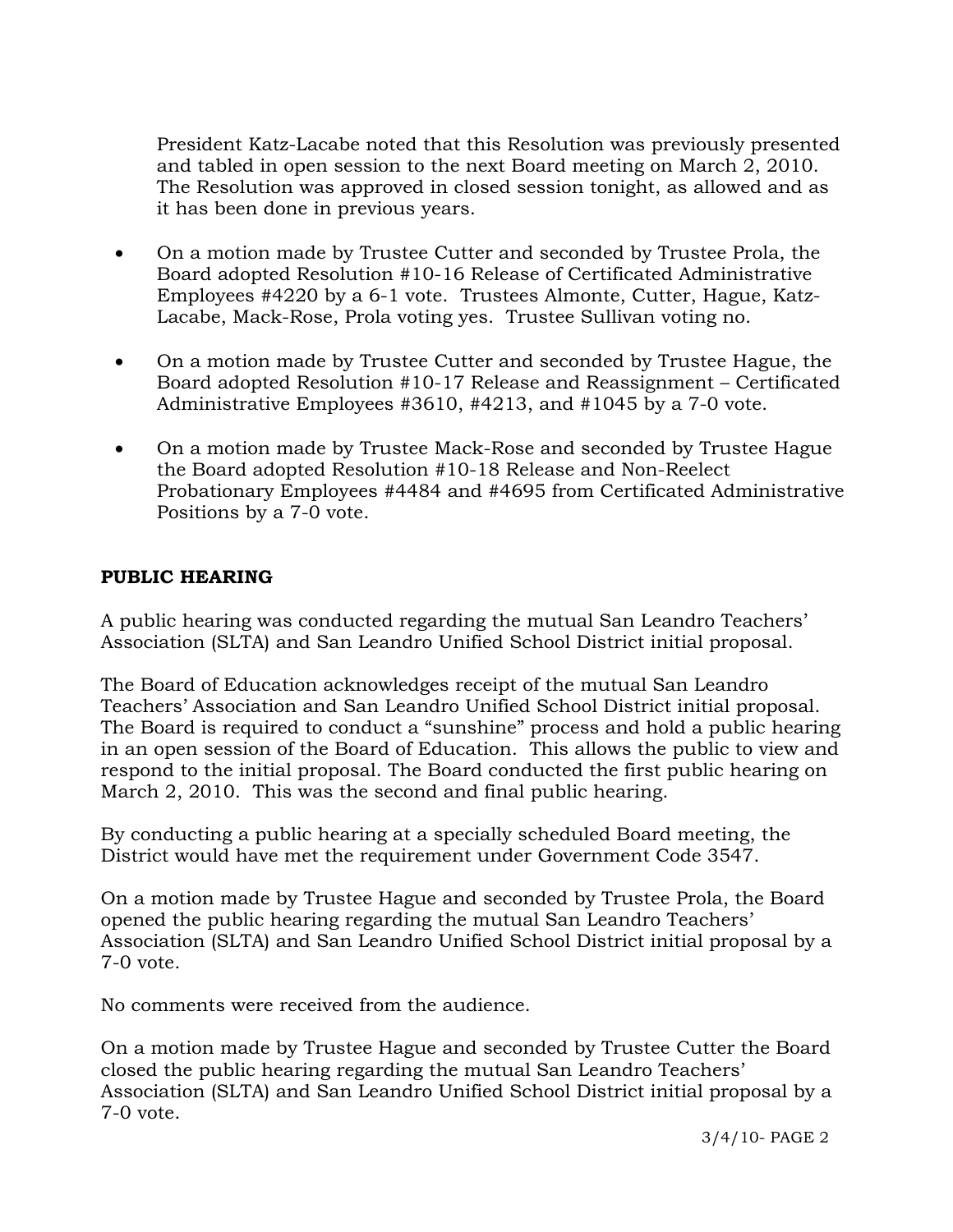# **ACTION**

### Human Resources

## 2.1-A Mutual San Leandro Teachers' Association (SLTA) and San Leandro Unified School District Initial Proposal

Accept receipt of the mutual San Leandro Teachers' Association (SLTA) and San Leandro Unified School District initial proposal.

On a motion made by Trustee Prola and seconded by Trustee Sullivan, the Board accepted receipt of the mutual San Leandro Teachers' Association (SLTA) and San Leandro School District initial proposal by a 7-0 vote.

## **BOARD MEMBER COMMENTS**

- Trustee Hague commented that she participated in the "Start the Day for Students" event at her school in Pleasanton, stating that she appreciated the spirit of cooperation across district schools and the state and "hopefully someone is hearing us."
- Trustee Almonte invited everyone to the Lions' Club Crab Feed Auction on Saturday, March 6, 7:00 p.m.
- Trustee Sullivan commented that she attended the afternoon rally and press conference for the "Start the Day for Students" at John Muir Middle School. Trustee Sullivan echoed Trustee Hague's comments by stating she hoped the Legislators hear our voices and "see us standing and not just sitting and taking it."
- Trustee Mack-Rose commented that every Wednesday night at Washington Elementary School, Antonio Mantilla, a 2nd grade parent, facilitates a math study group for Latino parents focusing on math concepts.

 Trustee Mack-Rose will be attending the Drake's fundraiser, benefiting Bancroft Middle School, at 4 p.m. and the annual San Leandro High School Art Exhibit at the San Leandro Museum & Gallery at 6 p.m.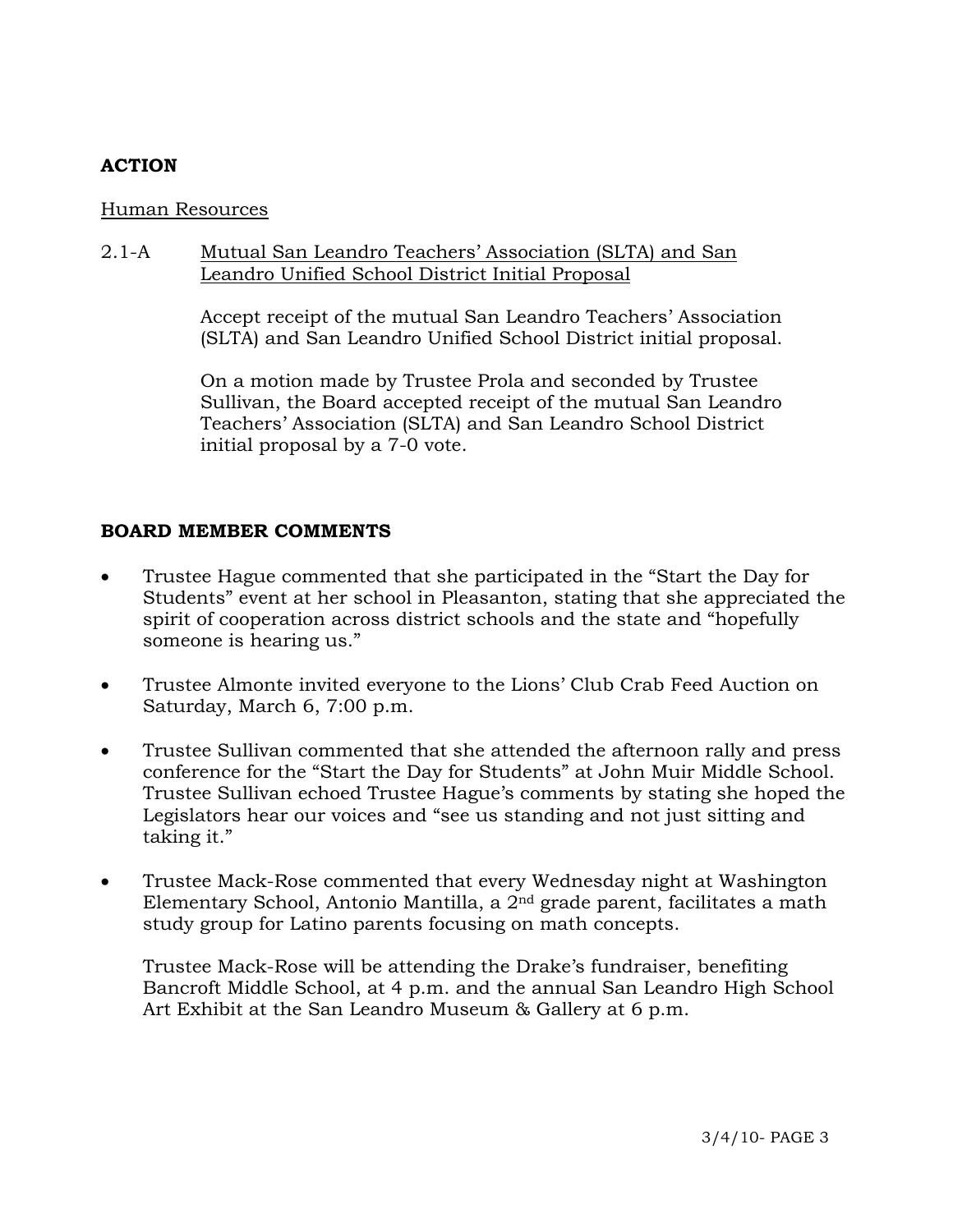• Trustee Cutter commented that she would also be attending the Drake's fundraiser and the Art Exhibit.

 Trustee Cutter attended Roosevelt Elementary School's "Start the Day for Students", participating in the disaster drill. As she was leaving, Trustee Cutter commented that she spoke to a few Roosevelt PTA parents regarding staggered reading and Program Improvement status, adding that parents were currently generating a petition regarding staggered reading. Trustee Cutter did, however, refer them to the District website to view the presentations on those issues that were recently shared with the Board.

- Trustee Prola commented that she would like to gather Board signatures on a petition in support of ending the two-thirds majority requirement on state budgeting and revenue.
- Trustee Katz-Lacabe commented that he will be attending the Art Exhibit reception, and then be calling "Bingo" at McKinley Elementary School.